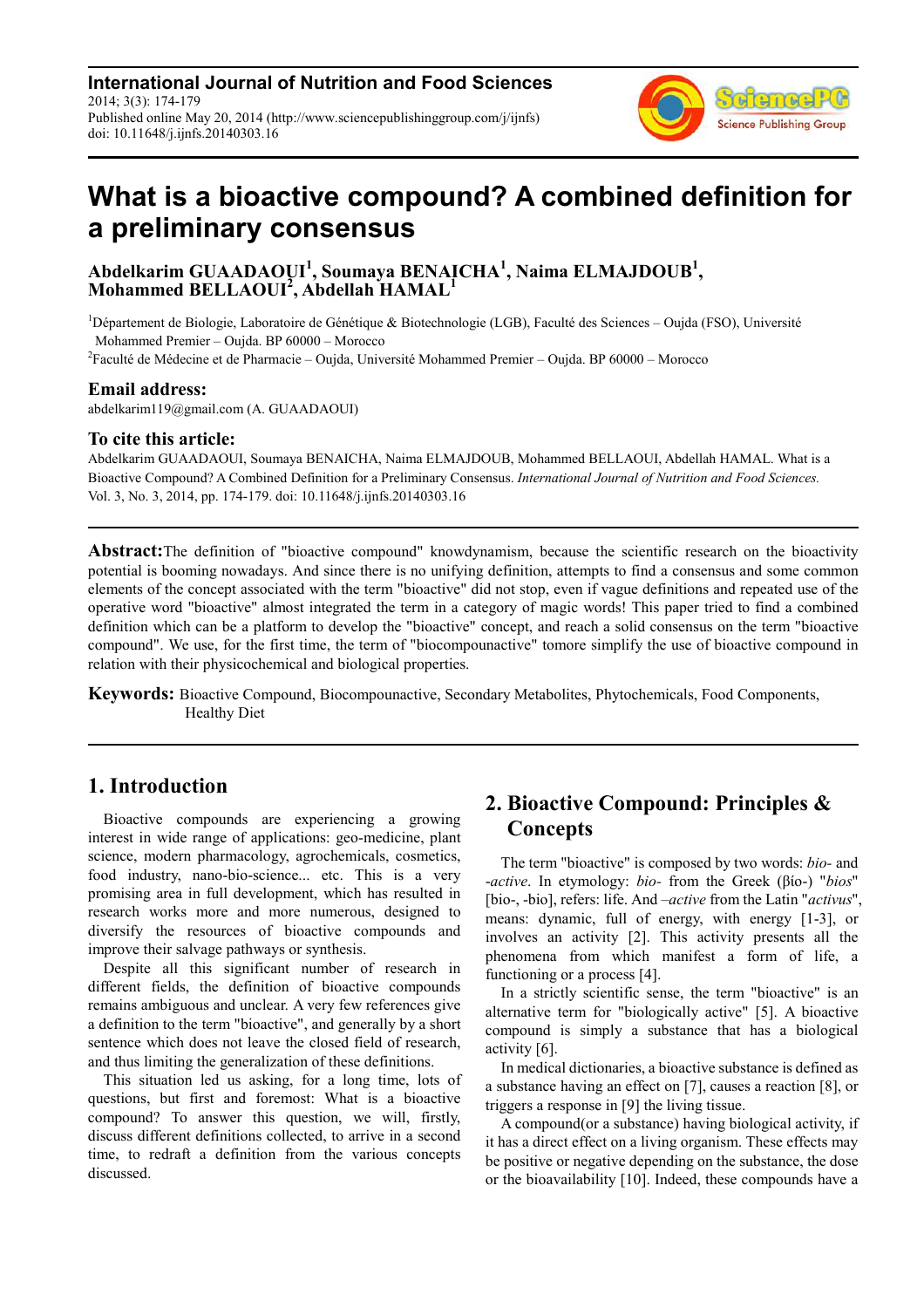wide range of effects, starting with the good maintenance of health even healing effect, or be dangerous even fatal. The ingested dose of bioactive compounds is often decisive for whether the effect positive or adverse[11].

Some authors consider that the demonstration of these activities alone is not sufficient for a compound will defined as "bioactive", it must also have an associated beneficial effect on health. This definition distinguishes these compounds from many others that are bioactive, but have adverse effects and are considered carcinogenic or toxic. This distinction affects the types of experiences that should be designed to investigate the bioactive compounds [12].

In addition to the effect of these compounds, another criterion involved in the definition of bioactive substances, is that of their origins. We can talk then of bioactive substances from food or other sources inedible by humans or animals.

In the first case, we speak about "non-nutritional uses of nutrients" [13], while exceeding the energy value of foods and their content of protein, fat and carbohydrates, in order to consider other ingredients that can contribute positively in the preservation of health through modification of normal physiological function or the improve of a biological activity of the organism [14].

Then, bioactive food components are components in foods or dietary supplements, other than those necessary to meet the basic nutritional needs, which are responsible for changes in health status [15]. In this case, it is important to understand that the bioactive compounds are not nutrients [12], even if they are contained in foods or their constituents.

These definitions opposes the view of Biesalski H-K et *al.* (2009) who presented a definition in an envelope of '*consensus*': "bioactive compounds" are essential and non-essential compounds that occur in nature, are part of the food chain, and can be shown to have an effect on human health  $[16]$ .

Instead, several definitions exclude essential compounds from bioactive compounds. According to the *Encyclopedia of Food & Culture*, the term "food bioactive component" refers to non-essential biomolecules that are present in foods and have the ability to modulate one or more metabolic processes, which results in the promotion of better health [17]. And close to the previous definition, "bioactive compounds" are:

- Extra-, non-nutritional components of food claimed to have beneficial health effects [18-19]; normally this does not include the essential nutrients [18].

- Extra-nutritional constituents that typically occur in small quantities in foods. They are extensively studied to evaluate their effects on health [20].

As already mentioned, the term bioactive food compound or components (bioactive dietary) is usually associated with only positive effects on the organism. Such definition considers that the bioactive dietary influence the state of health, and therefore have a biological value beyond their calorie content [10]. In this context, the bioactivity has the potential (at least) to affect health in a beneficial way, which

excludes from the definition the potentially adverse effects (such as toxicity, allergenicity and mutagenicity) which are, undoubtedly, the reflection of "bioactivity" in its broadest sense [21].

In addition to this last declaration, the use of neutral sentences (health effects) or uncertain (provided, pretended, putative...) leaves a large margin to the "negative" effects of several compounds, on the living organism, to be included within the scope of "bioactivity". Thus, "bioactive compounds" can be defined as the inherent non-nutritive constituents of food plants with a provided beneficial promotion on health and/or toxic effects when ingested [22]. This approach takes a bigger presence in non-food compounds.

So far, it appears that several definitions attribute the term "bioactive compound" directly to compounds derived from foods (products or present in food, are part of the food chain...), in such a way, it is presented as synonymous with "bioactive food", and even more specifically limited to plants or food crops . While this is not the case!

For compounds derived from inedible sources, we can even imagine the "waste as a source of bioactive compounds"! [23, 65-67]. But, what interests us in this context, is the principles on which are based the definitions to understand the related concepts, considering here the criterion "origin" of these compounds, especially in organisms that produce them.

Bioactive compounds contain chemicals that are found in small quantities in plants [in general] and certain foods (such as fruits, vegetables, nuts, oils and whole grains); they have actions in the body that can promote good health [24].

In plants, nutrients are not generally included in the term "plant bioactive compound". Typical bioactive plant compounds are produced as secondary metabolites that are not necessary for the daily functioning of the plant (such as growth) [11], but play an important role in the competition, defense, attraction and signaling [25]. Bioactive compounds in the plants can be defined, then, as secondary plant metabolites eliciting pharmacological or toxicological effects in humans and animals [11].

Thus, plants are not the sole source of bioactive substances. These substances are also found in other living organisms and microorganisms, such as bacteria [26-30, 44] mushroom [19, 31-34, 44] and in some groups of animals [35-39]. What is said about the terrestrial (micro-)organisms, also applies to marine (micro-)organisms. These, produce too, potentially useful substances as bioactive secondary metabolites [29, 30, 35, 40-45].

It should be noted that in addition to natural bioactive substances [46,47] the ability to synthesize a wide variety of bioactive molecules began in the early twentieth century, despite the development of pharmaceutical chemistry [48]and the emergence of new tools for chemical synthesis [49], thereby adding another source of bioactive molecules. It is synthetic source.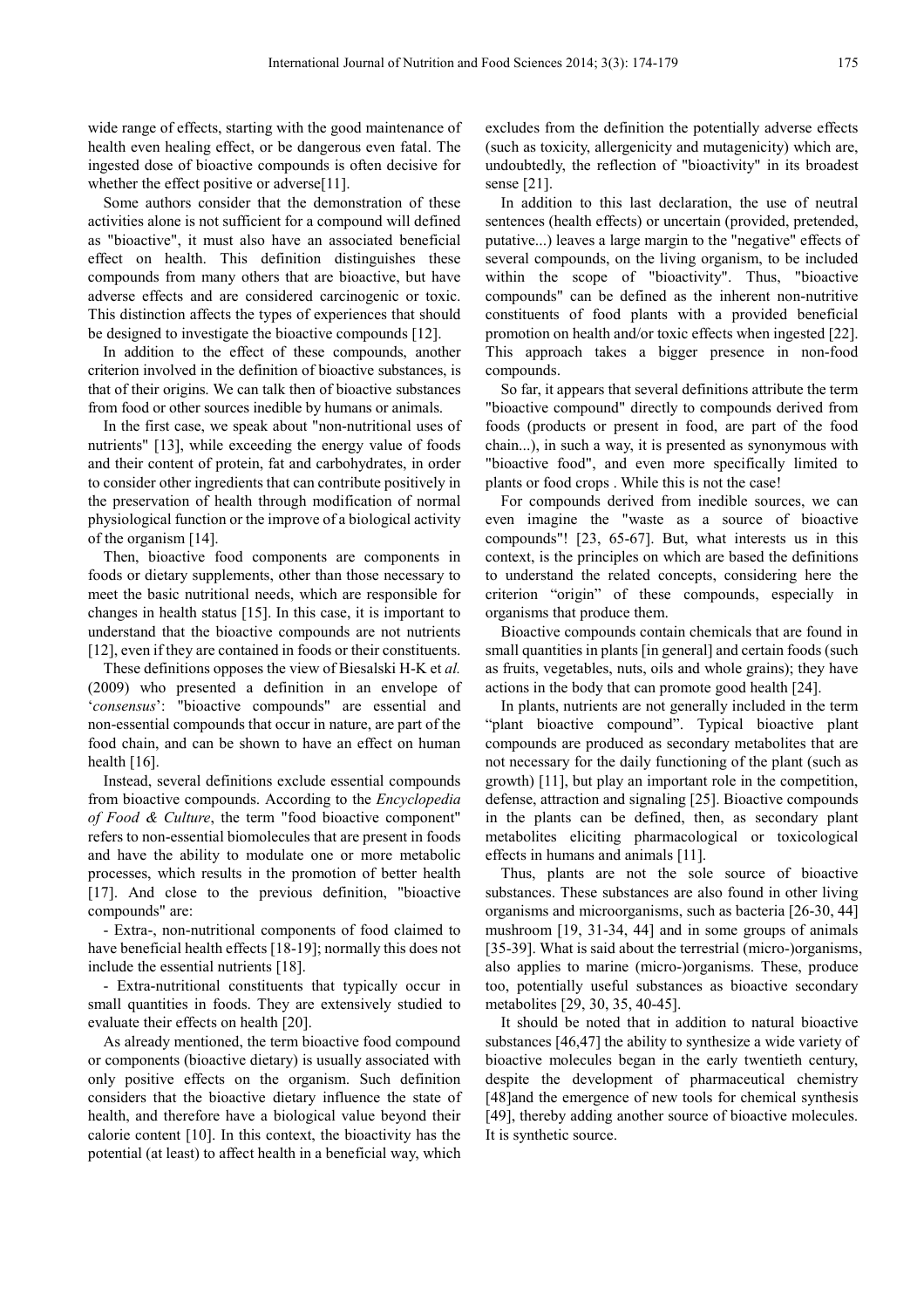# **3. Bioactivity: Towards a Combined PreliminaryDefinition**

Identify bioactive compounds and establish their effects on health are active areas of scientific research [12], and as research on bioactivity potential is booming these days [50], this may explain, in part, the "dynamism"[51] that knows the definition of "bioactive" term, without neglecting the context of scientific studies that include different definitions.

And since there is no unifying definition [10], attempts to find a consensus and find some common elements of the concept associated with the term "bioactive" did not stop, even if vague definitions and repeated use of the operative word "bioactive" almost integrated the term in a category of "magic words" [50] !

Schrezenmeir J. et *al.*(2000) consider that the definition of bioactivity is usually refined by two caveats. One has already been discussed (positive and negative health effects), and the other requires in the bioactive component to give a measurable biological effect in a physiologically realistic level. Knowing that the range of physiological processes, that could be affected by this bioactivity, is vast [21]; which makes the accomplishment of this mission a difficult thing, and requires the intervention of several specialties and disciplines at the same time.

Answering the question: what is a bioactive compound? And redesigning a preliminary definition requires the combination of all concepts already mentioned, by replenishing the puzzle piece by piece to get a clear answer.

#### *3.1.Criterion 1:Essence and Origin*

#### *Is the Bioactivity Means that the Bioactive Compound is Necessarily"Bio"?*

Some definitions use terms like: biomolecules; occurs in nature... etc. But synthetic and semi-synthetic compounds are included in the concept of "bioactivity". Several products that are marketed (in cosmetics, medicine, agriculture...etc.), their active principles are based on synthetic molecules.

Generally, there is no difference in biological activity between the bioactive compounds derived from nature and synthetic products [52]. The example of coumarins illustrates the bioactivity of bioactive compounds, whether natural or synthetic origin [53-55]. So, in addition to the discoveries made by the isolation of coumarins from hundreds of species of plants and other organisms, there are synthetic derivatives that significantly increase the number of known structures of coumarin until today [56].

Indeed, the synthesis of coumarins and their derivatives has attracted considerable attention of organic and medicinal chemistry for many years because of potential applications in pharmaceuticals, cosmetics, and agrochemical industries [57]. Due to this incontestable importance of coumarin derivatives, and intensive use of these compounds in recent years, many strategies and analytical methods have been developed for the synthesis of coumarins [57, 58], and considerable efforts have been made by several researchers

to prepare new compounds with simple substituents, or more complex systems, including heterocycles[59].

Therefore, a bioactive compound may be of natural or synthetic origin.

#### *Essential or Non-Essential? But what are?*

The term "bioactive compound" is not attributed to the nutrients contained in food or, more broadly, to the nutrients that are essential for a living organism, such as primary metabolites.

Controversies over except the essential elements of the definition of bioactive compounds arise for food (or sources of nutrition in general), with food constituents include water, carbohydrates, proteins, lipids and fatty acids, fibers, vitamins, minerals and oligo-element.

Some pre-mentioned definitions, consider that the bioactive peptides, many vitamins, fatty acids, flavonoids, phytosterols[6] and the soluble and insoluble fibers [17] are bioactive compounds. For Liu R.H. (2013), these bioactive compounds include phytochemicals, vitamins, minerals and fiber [60]. While other authors, such as NahlerG. (2013), for example, exclude vitamins and unsaturated fatty acids of this classification since they are essential nutrients [18].

To overcome this apparent contradiction, we give the example of proteins that have been increasingly recognized in recent years as physiologically active components in food and source of bioactive peptides [61].

According to present knowledge, bovine milk, cheeseand dairy products seem to be by far the greatestsources of bioactive proteins and peptides derived from food [62].

Some food proteins cause specific effects beyond the supply of nutrients, such as IGFs (insulin-like peptide hormones), lactoferrin, immunoglobulins and β-lactoglobulin (β-Lg).

The β-Lg is now an important source of bioactive peptides that, once released, play an important role in human health, especially against hypertension, functionalities related to antioxidant and antimicrobial activities, and the ability to reduce levels of body cholesterol [63].

Bioactive peptides may be encrypted in the amino acid sequence of a larger protein. These peptides usually consist of 3–20 amino acids and are released from the original protein after degradation by hydrolysis or fermentation (Fig. 1)[62].



*Figure 1. Scheme of peptides released from precursor proteins [62]*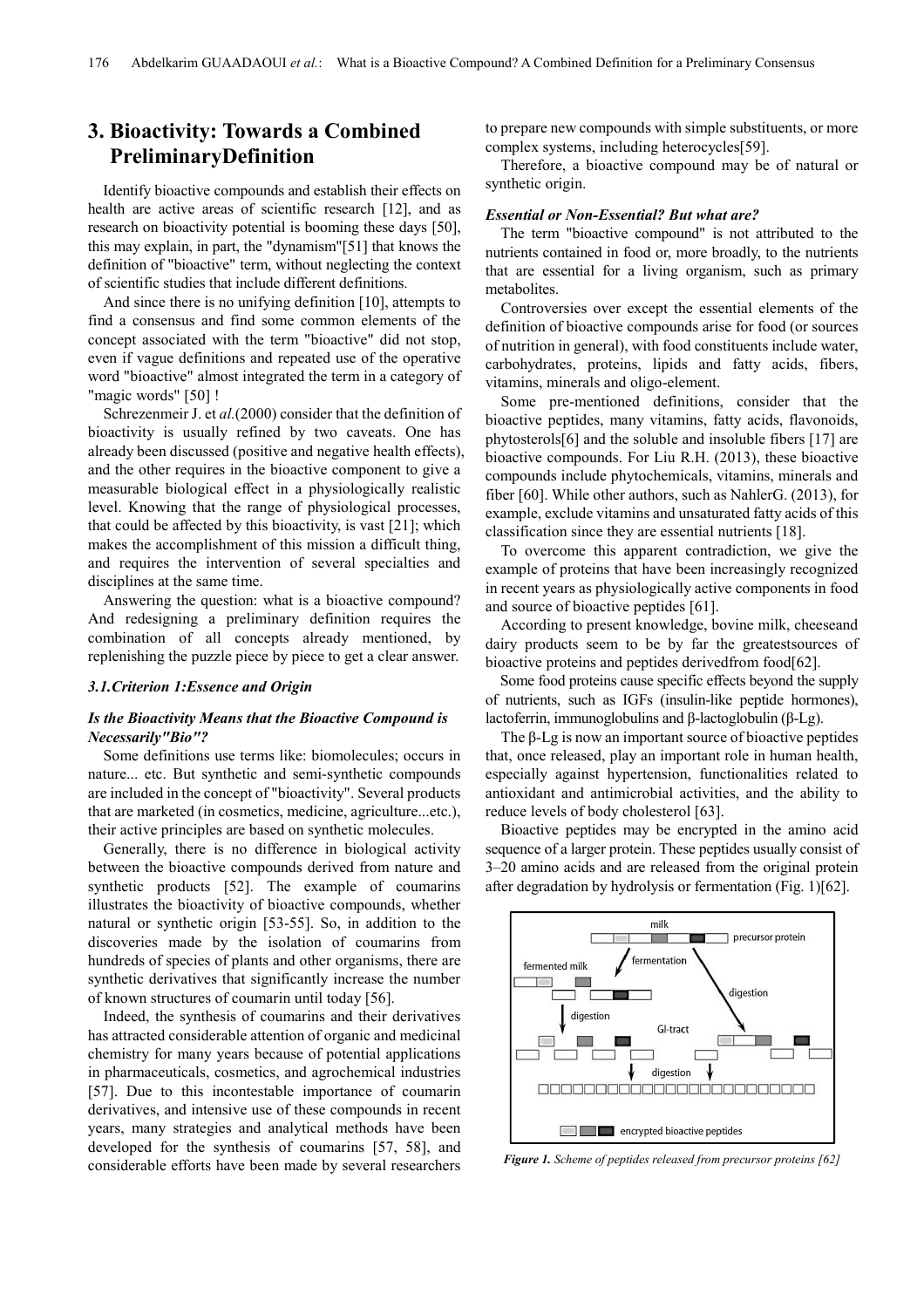It therefore appears that certain types of nutritional components can play a non- nutritional (or extra-nutritional) role, and present a bioactivity in the organism. But, once such compounds have biological activity, can we consider them as essential (nutritional role)?

In this case, we suggest that the bioactive compounds are non-essential, because the same compound (or molecule) cannot play two physiological roles at the same time in the same organism: one, nutritional (energetic metabolism and development), and other: bioactive (non-nutritional). This suggestion is aiming the distinction between two completely different processes: the first, which requires the degradation of the compound or molecule to release the essential energy for the functioning of the organism and its development, and the second, which requires the interaction of the compound (or molecule) in its integrality with one or more components of the living tissue.

Therefore, a bioactive compound is, too simply, a compound which has the capability to interact with one or more component(s) of the living tissue. So it comes back from itself and without need to mention it after, this interaction (bioactivity) can manifest whatever the source of bioactive compound: food and non-food, integrated into an essential nutrient or not. We can, in this case, be limited to refer to natural origin of the bioactive compound to define it, but with the evocation of the distinction suggested.

#### *3.2. Criterion 2: Bioactive Effect*

#### *Bioactivity: Positivity and/or Negativity?*

As already mentioned, some definitions bind the bioactivity just for the positive effects on the organism, and especially on human health, in such a way that this bioactivity will be beneficial for humans. But, searching different bioactive effects, including the "negative" effects, for human benefit was always, and will remain a large area of the scientist research, not only in terms of health, but also in various fields (agriculture, industry...), aspiring to improve the quality of human life at the end.

The range of effects that can exert a bioactive compound on different biological organisms is related to several factors, such as chemical structure, dose... etc. The change of one or more of these factors can make an expected negative effect positive, or the reverse. In addition, an effect which is positive for an organism in its entirety, or for a specific tissue of this organism, would not be for another, either directly or indirectly. The most spying examples that can be cited here, are those: (a) of the side effects (generally undesirable) which may be manifested within the same organism with the same bioactive compound, and (b) biocides, particularly those who are from natural origin, which would have, as appropriate, a positive effect on a living organism (or tissue) by fighting against another that it would be negative for it.

Therefore, a bioactive compound may present very different effects in one or more component(s) of living tissue; and this, according to several factors, which are usually linked to three major changes:

- The biocompounactive: The bioactive compound in relation with its physicochemical and biological properties (e.g. chemical structure, bioavailability…etc.);

- The subject involved in the biocompounactive use: the living organism in this case, and

- The manner of using the biocompounactive (dosage, alone or mix ... etc.).

#### *3.3. Criterion 3: the Quantity*

#### *The Small Quantity: Does become the Joker?*

From the above definitions, we find that some definitions include the criterion "quantity" in the definition of bioactive compounds:

- Components that usually occur in small amounts in foods [20];
- Bioactive compounds contain chemicals that are found in small amounts in some foods and plants [24];
- Minor components that have a potential impact on human health [64].

The integration of the criterion "quantity" in the definitions could be limiting to give a sense to the term "bioactive". But we must be very careful in this way!

### **4. Conclusion**

#### *A return to the start…*

In conclusion, it is now clear that a bioactive compound is: "a compound which has the capability and the ability to interact with one or more component(s) of the living tissue by presenting a wide range of probable effects". The origin of these substances can be natural: terrestrial or aquatic; a plant, animal or other source (e.g. microorganisms) or synthetic: partially or totally. And why not, maybe one day an extraterrestrial source!

This combined definition is preliminary, and may constitute a platform to develop the concept of "bioactive", and specify, in addition, its scientific content in order to reach a solid consensus on the term, and avoid, consequently, the "chaotic" situation experienced by the term "bioactive compound" and its derivatives.

We used the term "biocompounactive" (in French: biocomposactif) for the first time, to more simplify the use of terms: bioactive compound and bioactive componentboth, in relation with their physicochemical and biological properties.

### **Acknowledgements**

Abdelkarim G.thanks the Center of Doctoral Studies: Science and Technology (CEDoc-ST)–Oujda (Morocco), and all staff of the LGB-FSOlaboratory.

This work is the result of the efforts of all authors mentioned in the references. So a thanks for them all!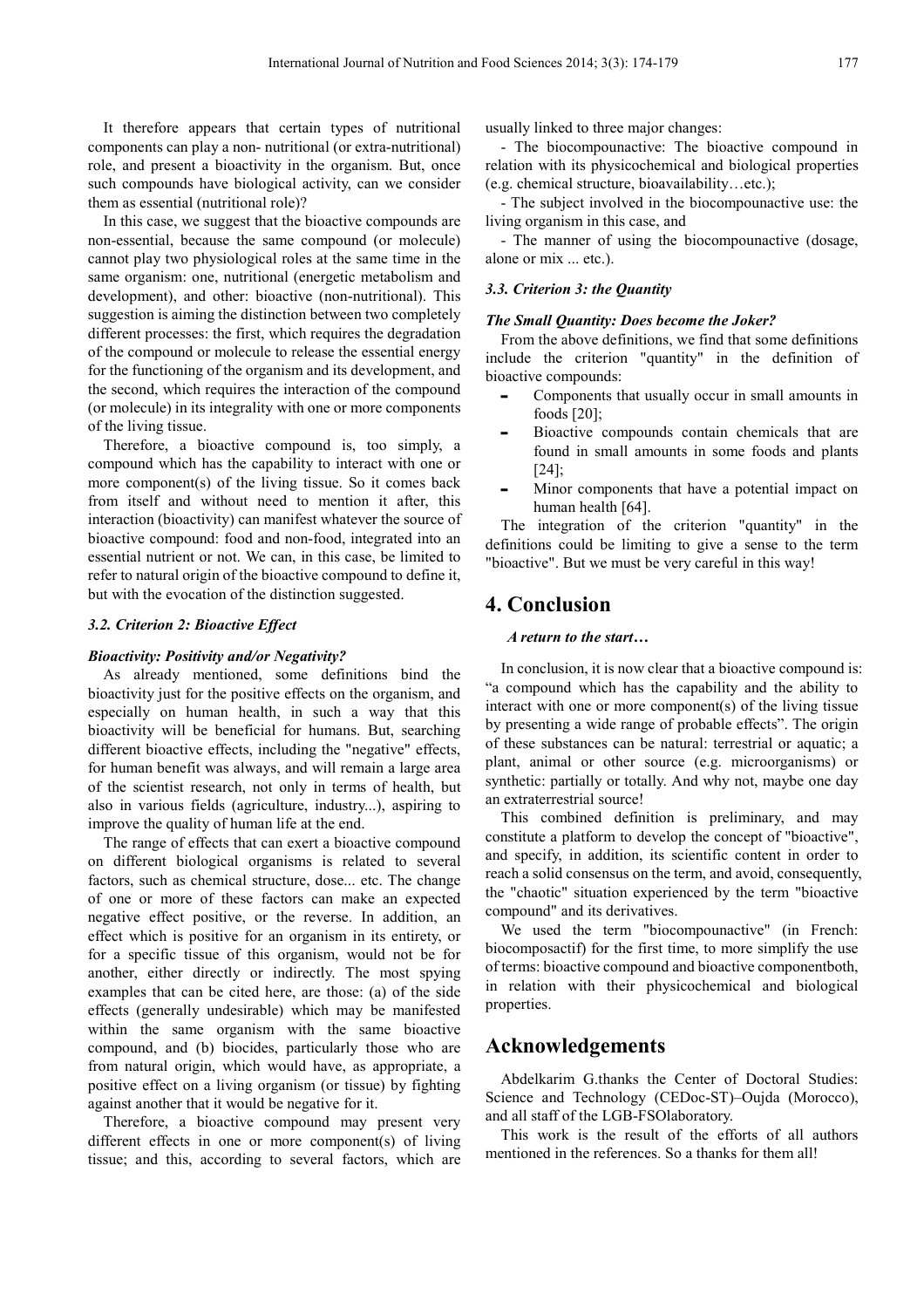### **References**

- [1] Bernard G and DromardA; Book of etymology and medical terminology: Lexicon etymology (in French). Livretd'étymologieet de terminologiemédicale: Lexiqued'étymologie, 2011: 1-4.
- [2] Alain R ; Le Robert micro-poche (2nd Ed) (in french). 1994: 14 and 126.
- [3] Online Etymology Dictionary (website): http://www.etymonline.com; 2013.
- [4] Anonymous ; Larousse de poche (in french), Les Editions Françaises Inc. 1994 : 8.
- [5] Cammack R et al.; Oxford Dictionary of Biochemistry and Molecular Biology (2nd Ed). Oxford University Press, 2006: 74-75.
- [6] Dictionary of Food Science and Technology (2nd Ed). International Food Information Service (IFIS Editor), 2009: 47-48.
- [7] The American Heritage Medical Dictionary. Houghton Mifflin Company, 2007: 47.
- [8] Mosby's Dictionary of Medicine, Nursing and Health Professions (9th Ed). Mosby Creator, 2013: 83.
- [9] Miller-Keane and Marie TO; Miller-Keane Encyclopedia and Dictionary of Medicine, Nursing and Allied Health (7th Ed). Saunders, 2005: 62.
- [10] Bioactive compounds, Food Bioactives Centre, University of Gothenburg (website): http://www.chalmers.se/chem/fbac-en2012.
- [11] AkselB; A brief review on bioactive compounds in plants. In: Bioactive compounds in plants - benefits and risks for man and animals. *Oslo: The Norwegian Academy of Science and Letters*, 2010: 11-17.
- [12] Kris-Etherton PM and al.; Bioactive compounds in nutrition and health-research methodologies for establishing biological function: the antioxidant and anti-inflammatory effects of flavonoids on atherosclerosis. *Annual Review of Nutrition*, 2004, 24: 511-538.
- [13] Richard JW; Non-nutritional uses of nutrients. *European Journal of Pharmacology*, 2011, 668(1): S10–S15.
- [14] Guidelines for use of nutrition and health claims, CAC/GL 23-1997, Food and Agriculture Organization of the United Nations/ World Health Organization, Adopted in 1997. Revised in 2004. Amended in 2012: 2.
- [15] Studdert VP et al.; Saunders Comprehensive Veterinary Dictionary (4th Ed). Elsevier Health Sciences UK, 2011: 79.
- [16] Biesalski HK et al.; Bioactive compounds: Definition and assessment of activity. *Nutrition*, 2009, 25(11-12): 1202-1205.
- [17] Solomon HK and William WW; Bioactive Food Components, Encyclopedia of Food & Culture (2nd Ed). Acceptance to Food Politics, B Letter, Charles Scribner's Sons, 2003, 1: 201.
- [18] NahlerG; Dictionary of Pharmaceutical Medicine (3rd Ed), B letter, Springer-Verlag Wien, 2013: 19-28.
- [19] New data on bioactive compounds with putative health benefit (website): http://www.eurofir.net/publications/bioactive\_compounds20 11.
- [20] Kris-Etherton PM and al.:Bioactive compounds in foods: their role in the prevention of cardiovascular disease and cancer. *American Journal of Medicine*. 2002, 113(Suppl 9B): 71S-88S.
- [21] Schrezenmeir J et al.; Foreword. *British Journal of Nutrition*, 2000, 84(S1): 1.
- [22] Gry J et al.; EuroFIR-BASIS a combined composition and biological activity database for bioactive compounds in plant-based foods. *Trends in Food Science & Technology*, 2007, 18(8): 434-444.
- [23] Anonymous; Waste: A source of bioactive compounds. *Biotechnology Journal*, 2008, 3(7) : 1.
- [24] NCI Dictionary of Cancer Terms, National Cancer Institute, Letter B, (website): http://www.cancer.gov/dictionary?cdrid=7032782013.
- [25] Dudareva N and PicherskyE; Biochemical and molecular genetic aspects of floral scent. *Plant Physiology*, 2000, 122(3): 627–633.
- [26] KarlovskyP; Secondary Metabolites in Soil Ecology, Part II Bacterial Metabolites, Springer, 2008: 93-127.
- [27] ReichenbachH;Myxobacteria, producers of novel bioactive substances. *Journal of industrial microbiology & biotechnology*, 2001, 27(3) : 149-156.
- [28] Xie Y and al.; Bioactive natural products from Lysobacter. *Natural product reports*, 2012, 29(11): 1277.
- [29] Rojas JL and al.; Bacterial diversity from benthic mats of Antarctic lakes as a source of new bioactive metabolites. *Marine Genomics*, 2009, 2(1): 33-41.
- [30] Jaiganesh R and Sampath-Kumar NS; Marine bacterial sources of bioactive compounds. *Advances in food and nutrition research*, 2012, 65: 389.
- [31] Zhou LL et al.; Effects on animal models of depression of bioactive compounds from entomogenous fungi, a novel antioxidant. *Chinese Journal of Integrative Medicine*, 2004, 10(3): 221-225.
- [32] Debbab A et al.; Bioactive secondary metabolites from endophytes and associated marine derived fungi. *Fungal Diversity*, 2011, 49(1): 1–12.
- [33] Peter CKC; Antitumor and Immunomodulatory Activities of Mushroom Polysaccharides: Mushrooms as Functional Foods. 2009: 147–198.
- [34] Liu JK; Bioactive Secondary Metabolites from Higher Fungi in China. *PlantaMedica*, 2010, 76(5): S17.
- [35] Suarez-Jimenez and al.;Bioactive peptides and depsipeptides with anticancer potential: sources from marine animals. *Marine drugs*, 2012, 10(5): 963–986.
- [36] Clare DA and SwaisgoodHE;Bioactive milk peptides: a prospectus. *Journal of dairy science*, 2000, 83(6): 1187.
- [37] Keizo A and MotokoO; Bioactive Compounds in Meat (Chapter 11). Meat Biotechnology, Springer, 2008: 231–249.